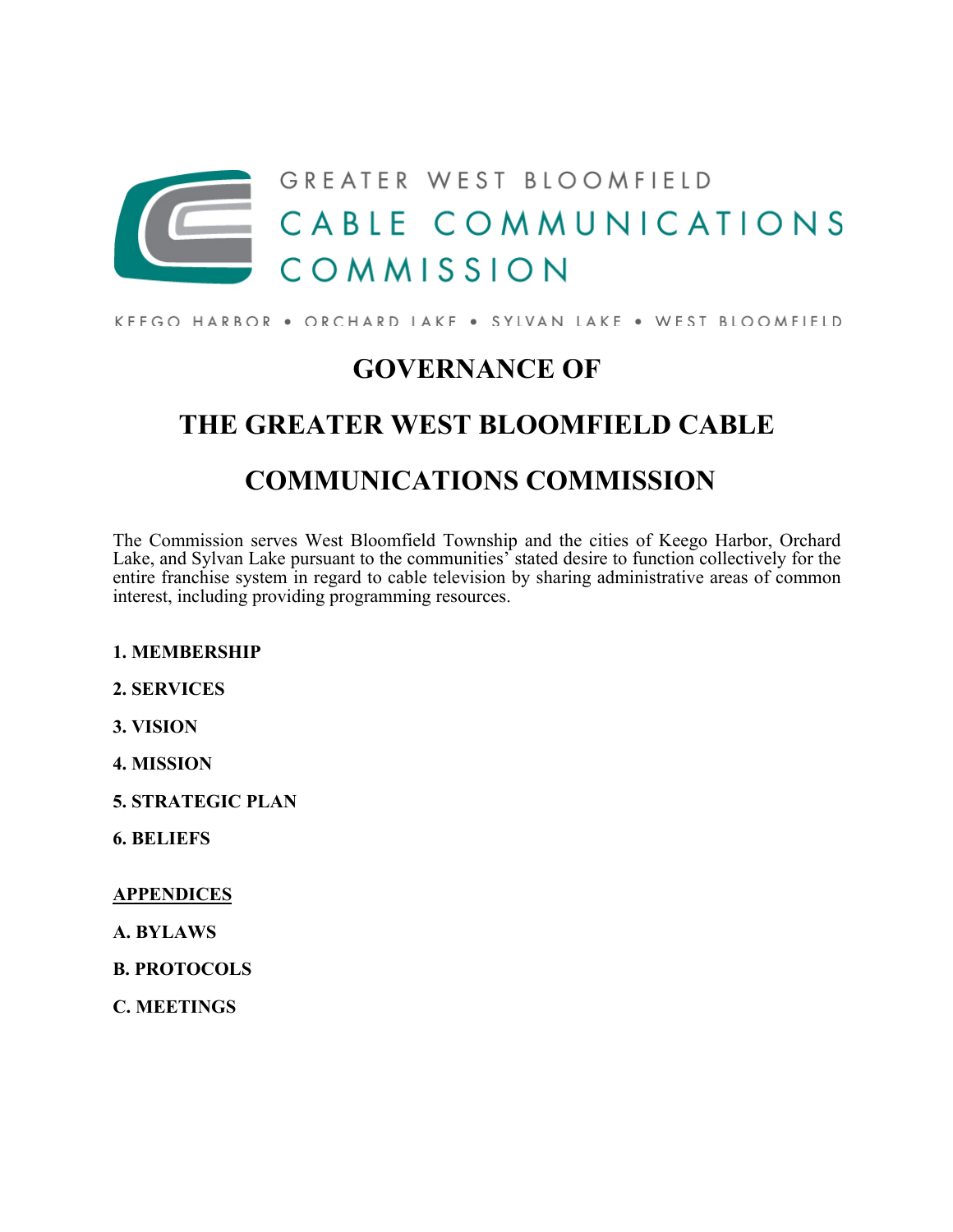## **1 MEMBERSHIP**

The Commission has twelve members, six representing the Township and two representing each city.

## **2 SERVICES**

The Commission:

- provides valuable community information for all residents on Civic Center TV Comcast channel 15,  $AT&T$  channel 99) and 89.3, WBLD, Lakes FM, as well as the companion web sites, civiccentertv.com and lakesfm.com. These resources use the most advanced media technology to provide engaging, inclusive, sustainable programs which inform, entertain, protect, educate, and unite all residents.
- ensures that operators (AT&T and Comcast) are complying with local franchise agreements, federal law, FCC rules, and Michigan Public Act 480, and works with the companies and the four communities to find solutions to any outstanding issues.
- provides oversight of the communities' CABLE JOINT VENTURE FUND and recommendations regarding stewardship of the financial resources available.
- serves as ombudsman for residents with questions or concerns regarding the cable companies or any aspect of their cable service.
- advocates for changes in federal legislation and Michigan Public Act 480 to benefit the communities and residents.
- supports litigation to protect local cable services such as Civic Center TV.

## **3 VISION**

The vision of the Commission is to strive to serve all residents of Keego Harbor, Orchard Lake, Sylvan Lake, and West Bloomfield through its 1) programming resources, and 2) dedication to public engagement and an informed, involved community.

### **4 MISSION**

The Commission's mission is to serve the four communities by providing local programming on television, radio, and on-line, effective use of cable revenue to benefit residents, ensuring that cable television service is provided to residents in accord with federal and state law and regulations, and assisting residents in maximizing their subscribership experience. Commission operates in an open and transparent fashion, in partnership with local and county government, organizations, and institutions, exhibiting best practices and advocating for health, safety, and welfare as well as community engagement, education, and awareness.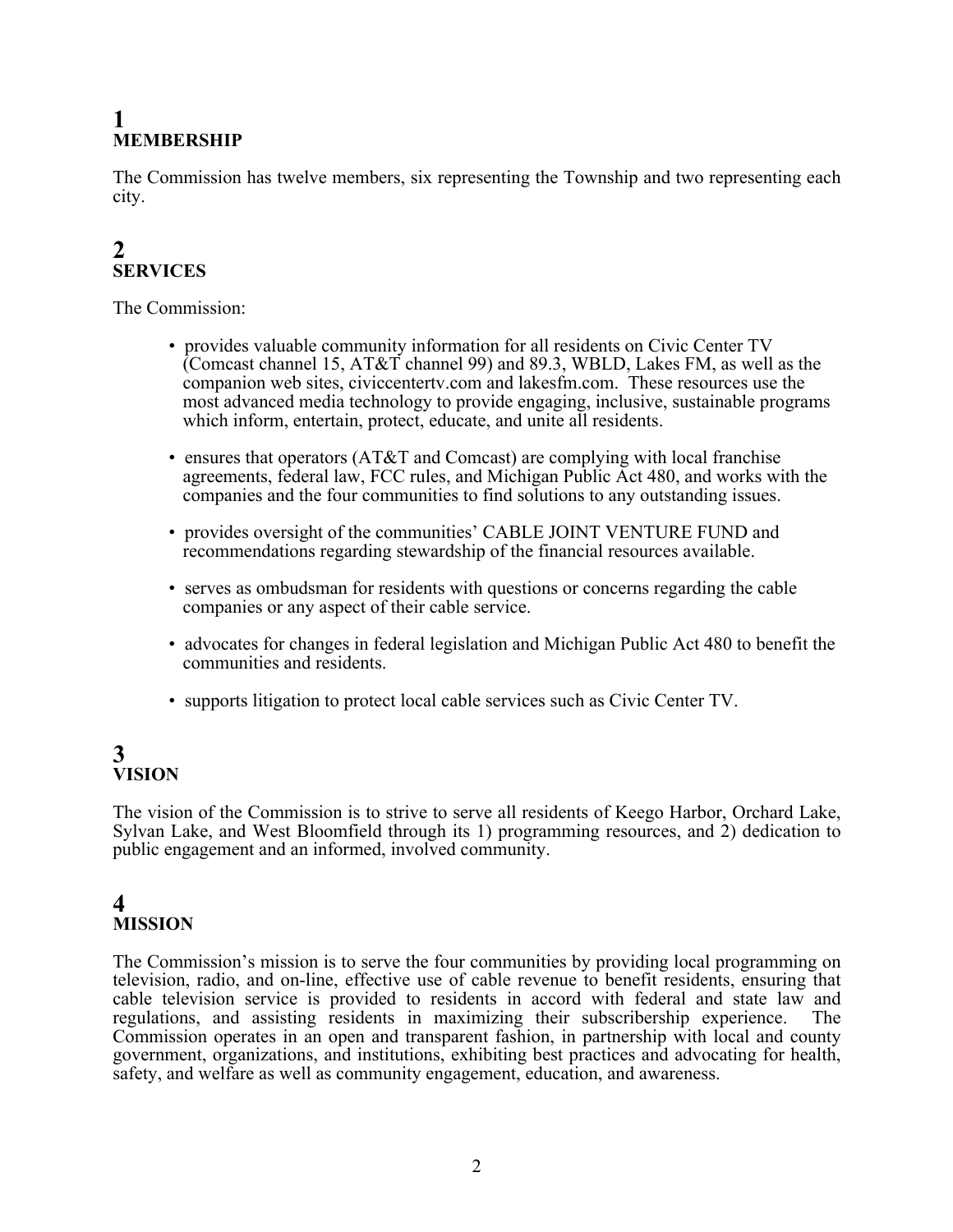## **5 STRATEGIC PLAN**

The Commission's strategic plan has established its goals in four key areas.

- Programming public engagement, education, and awareness stakeholder input
- Finance
	- overview of revenue and expenditures
	- preparation of annual Commission budget
- Governance and Strategic Planning operate pursuant to state law and best practices periodically review and update policies, procedures, and protocols
- Community Relations review promotional activities and expand initiatives maximize distribution of Commission-produced content establish community partnerships secure sponsorship of Commission activities

### **6 CORE BELIEFS**

The operation of the Commission is guided by its core beliefs.

- Local government should be accessible, transparent, and accountable.
- Local cable, community radio, and the internet are valuable community resources which should be inclusive, democratic, affordable, accessible, and accountable.
- Civic Center TV, Lakes FM, and civiccentertv.com serve the entire community including residents, elected and appointed officials, local government institutions, (e.g., library, parks and recreation, public safety), educational institutions, the business community, and religious organizations.
- The content of these programming resources, authorized in advance by the Commission, aims to foster a sense of community, promote civic involvement, facilitate communication between public officials and constituents, improve the lives of residents, and help them to be more knowledgeable.
- Public and institutional awareness of these resources, along with continuing identification of and outreach to stakeholders, should be encouraged in order that these resources are utilized to provide information and encourage residents to engage in public service and become involved in the community.

The Commission functions pursuant to its bylaws (APPENDIX A), protocols (APPENDIX B), and guidance for the conduct of meetings (APPENDIX C).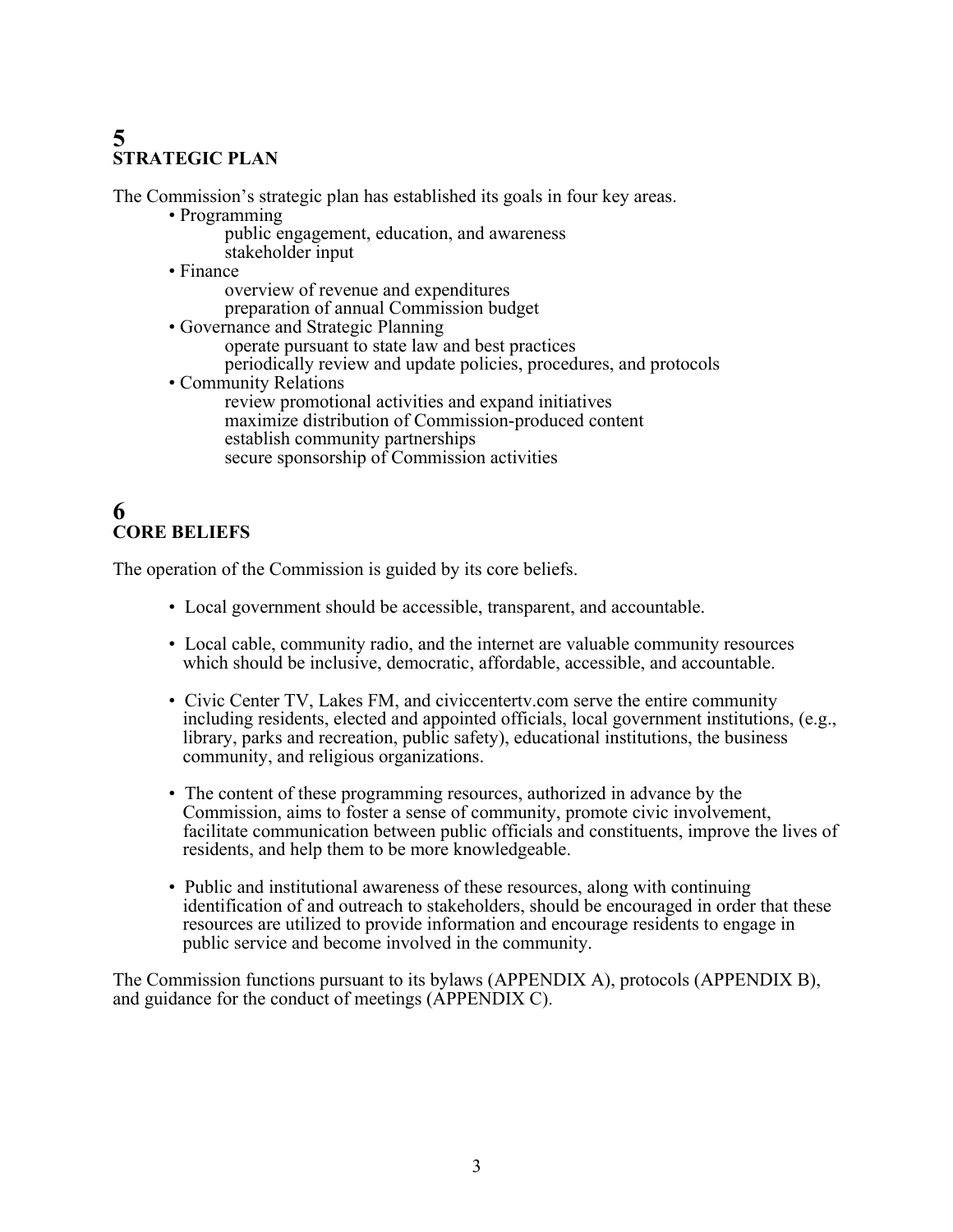## **APPENDIX A**

#### **BYLAWS OF THE GREATER WEST BLOOMFIELD CABLE COMMUNICATIONS COMMISSION**

#### **ARTICLE I**

#### **PREAMBLE**

The Greater West Bloomfield Cable Communications Commission, hereinafter referred to as the "Commission" is established pursuant to the

AGREEMENT BETWEEN THE CHARTER TOWNSHIP OF WEST BLOOMFIELD, CITIES OF KEEGO HARBOR, SYLVAN LAKE, AND ORCHARD LAKE TO CONDUCT AND TO ESTABLISH A JOINT ADVISORY BOARD FOR CABLE COMMUNICATIONS, executed in 1984 and amended in 2011, 2013, 2015, 2018, 2020, and 2021.

#### **ARTICLE II**

#### **PURPOSES**

SEC. 1. PURPOSES. This Commission is established to make recommendations to the respective communities on how to spend the funds provided in the Franchise Agreements and other areas such as access and channel usage, to be responsible for maintaining a line of communication in and among communities, and for other public purposes including, but not limited, to the following:

- 1. Determining community needs and/or interests in local programming.
- 2. Recommending specific plans for public access management, program production, and channel assignment.
- 3. Coordinating support, as needed, for governmental access programming.
- 4. Promoting community awareness and involvement in local programming, and facilitating training and program production opportunities.
- 5. Reviewing periodically the performance of the cable system operator or operators ("Operator") and making recommendations regarding such performance.
- 6. Acting as liaison between the four communities, cable subscribers, residents, and the system operator, including receiving communications for system development and operation.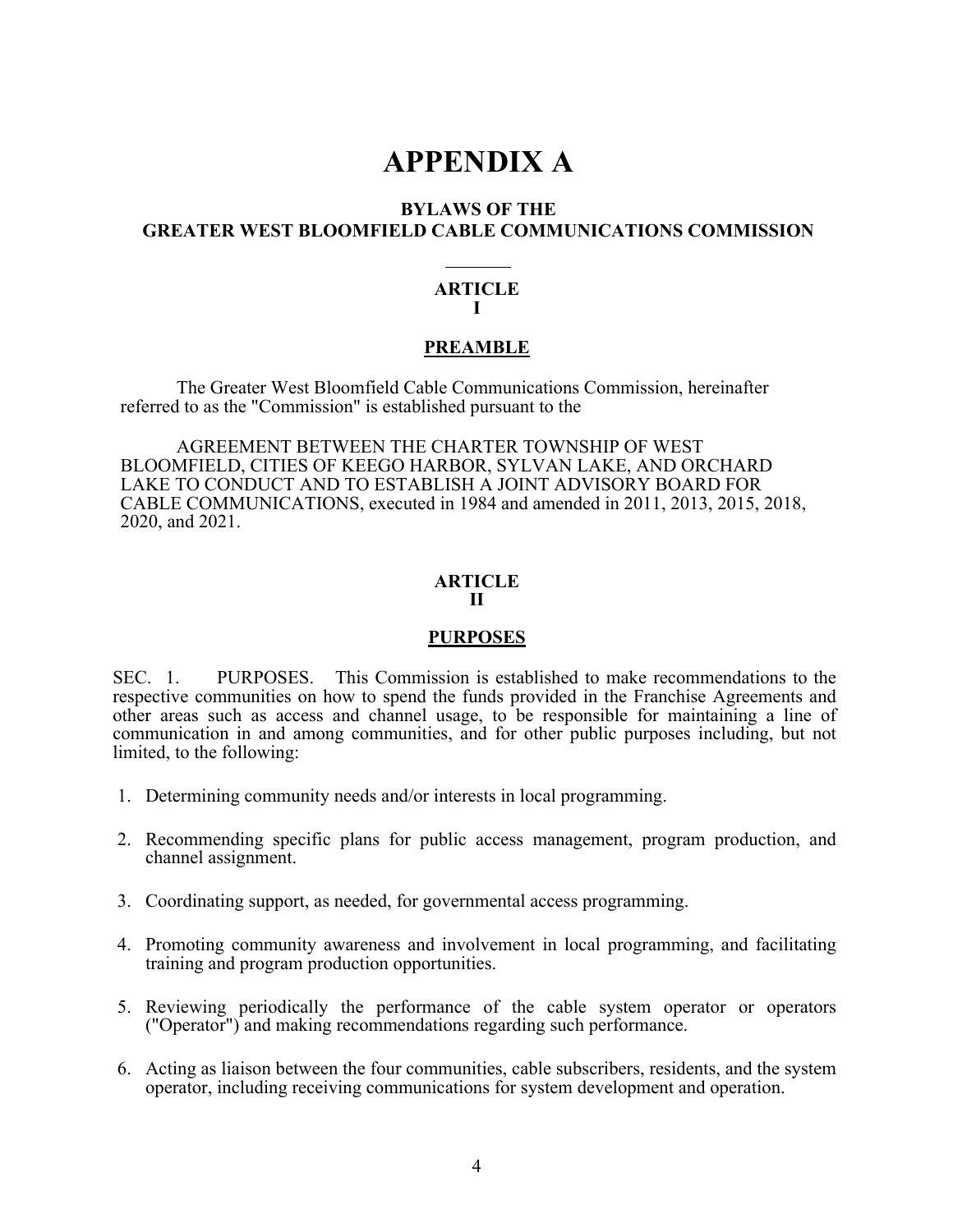- 7. Conducting workshops to train community members in cablecasting techniques and equipment.
- 8. Conducting an advertising and promotional campaign to familiarize residents with the cable system's access programming and opportunities.
- 9. Recommending a budget for the expenditure of the funds to be provided for the support of the Commission and its mission.
- 10. To make recommendations regarding the usage of channels dedicated for public use.
- 11. To recommend a budget for equipment replacement modernization and maintenance.
- 12. To report on the status of the Cable Joint Venture Fund held by the four communities, including revenue, expenditures, and each community's equity share.

SEC. 2. IMPLEMENTATION. In order to accomplish these purposes:

- 1. The Commission shall formulate policies consistent with its purposes
- 2. The Commission may contract the services of an executive director, a program services manager, and such additional contractors as the Commission shall deem necessary.
- 3. The Commission shall present an annual budget for approval by the four communities.
- 4. The budget shall be considered approved, and the Commission authorized to expend budgeted funds, if the budget is adopted by the Township and at least two of the three cities.
- 5. The Commission may deny the benefit of those expenditures to any City not providing support proportional to that provided by the other three communities.
- 6. If the Township and any two of the cities approve the expenditure of additional funds beyond the Commission's budget, or approve non-financial recommendations from the Commission, the benefit of such actions shall accrue to the supporting communities and may be denied to those not in support.

#### **ARTICLE III**

#### **MEMBERSHIP**

 SEC. 1. MEMBERS. The Commission shall consist of members appointed respectively by the four communities. Seats on the Commission shall be allocated as follows, six from the Charter Township of West Bloomfield and two each from the City of Keego Harbor, the City of Orchard Lake Village, and the City of Sylvan Lake.

SEC. 2. CONFLICTS. No person shall accept or maintain membership on the Commission if such membership shall constitute a conflict of interest.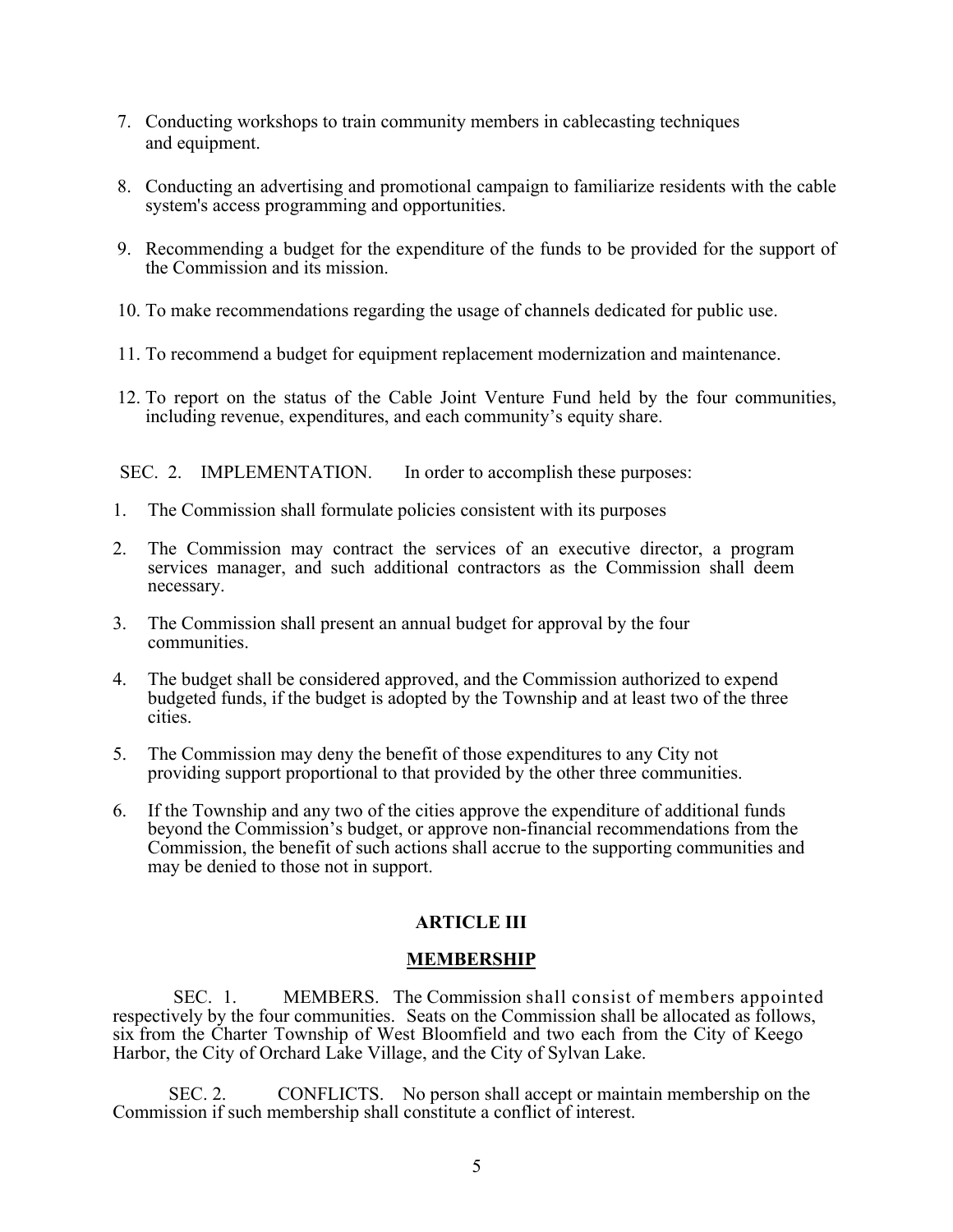SEC. 3. APPOINTMENTS. Appointments to the Commission shall be made by the respective legislative bodies for a term of office to be determined by that body. Members shall serve for the term for which they are appointed and until their successor is appointed or until their resignation or removal.

SEC. 4. VACANCIES. Should a vacancy occur on the Commission, the appropriate community will be notified and asked to appoint a replacement to fill the remainder of the unexpired term.

#### **ARTICLE IV**

#### **MEETINGS**

SEC. 1. REGULAR MEETINGS. The Commission shall hold regular meetings on the second Thursday of each month or on an alternate day, as approved by the Commission, unless the meeting is canceled by the Commission.

SEC. 2. SPECIAL MEETINGS. Special meetings of the Commission may be called at any time by the Chairperson or by a majority of the members of the Commission.

SEC. 3. NOTICE. Members shall be notified in writing of the time, place and purpose of all meetings of the Commission at least three days prior to the date scheduled for said meeting. Attendance of a member at a meeting constitutes a waiver of notice of said meeting, except where the member attends the meeting for the express purpose of objecting to the transaction of any business because the meeting is not lawfully called or convened.

SEC. 4. QUORUM. A majority of the members of the Commission then in office a quorum for the transaction of business. The vote of the majority of constitutes a quorum for the transaction of business. members present at a meeting at which a quorum is present constitutes the action of the Commission.

SEC. 5. ACTION WITHOUT A MEETING. No action may be taken by the Commission unless voted on at a meeting of the Commission, a quorum being present. Only votes cast by members of the Commission in attendance shall be considered.

SEC. 6. CONDUCT OF MEETINGS. Meetings of the Commission shall be conducted in accordance with the Open Meetings Act; Public Act 267 of 1976, as may be amended.

SEC. 7. RULES. The meetings shall be conducted according to Robert's Rules of Order Newly Revised.

SEC. 8. ATTENDANCE. If any member shall have been absent from three consecutive meetings of the Commission or four meetings in a calendar year, the Commission shall report that information to the legislative body which appointed that member and may recommend that the appointment be reconsidered. Such information shall also be provided to all commissioners.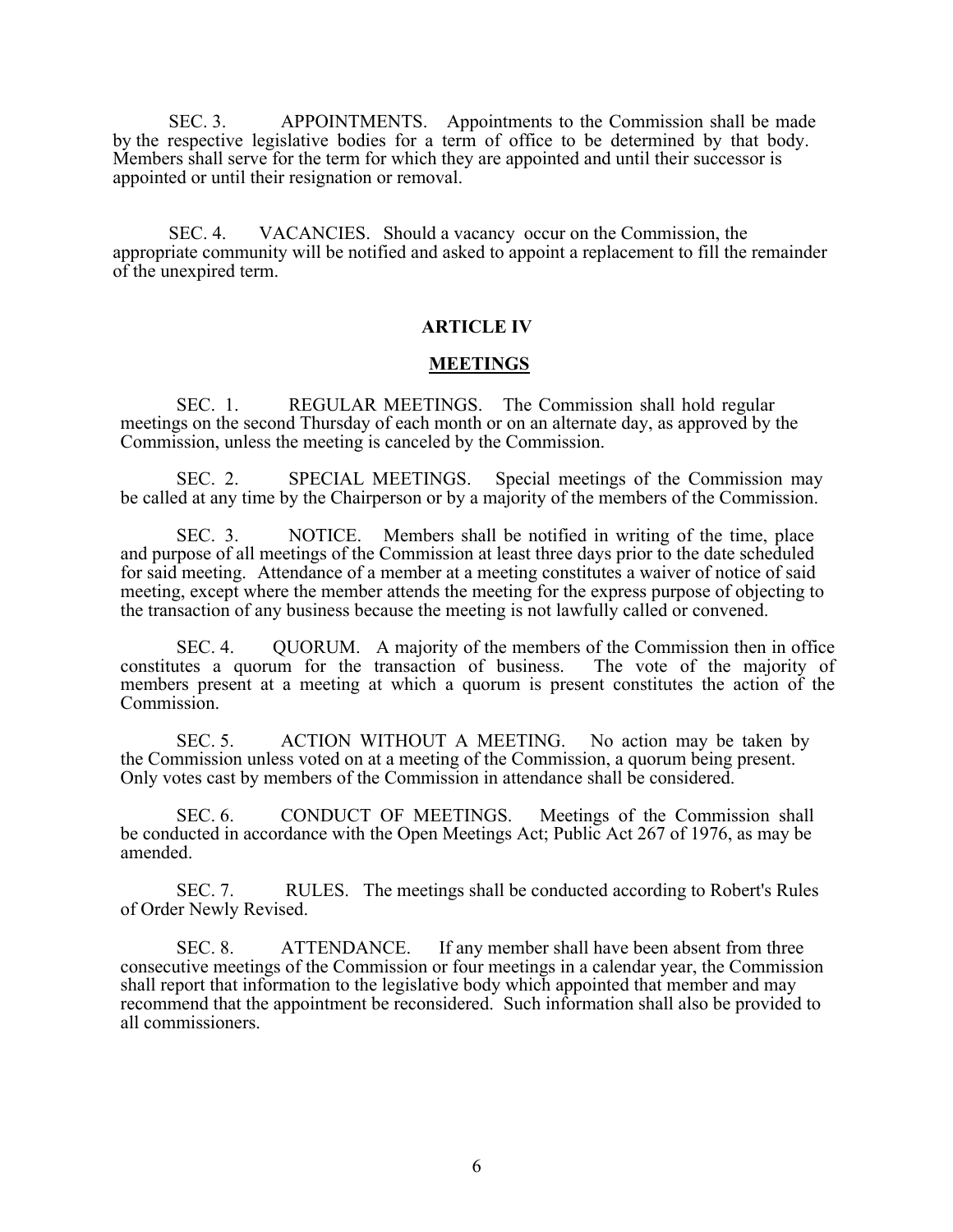#### **ARTICLE V**

#### **OFFICERS**

 SEC. 1. SELECTION. The Commission's first scheduled meeting of each calendar year shall be its Organizational Meeting, at which the Commission shall select a Chairperson, a Vice-Chairperson, a Secretary and a Treasurer who shall serve for the period of one  $(1)$  year or until their successors shall be chosen. There shall be four Officers, one elected by the Commission from each community. In the event that a vacancy on the Commission precludes such election, any member may serve as an officer until such time as the vacancy is filled and officers can be elected representing the four communities.

 SEC. 2. AUTHORITY AND REMOVAL**.** All Officers shall respectively have such authority and perform such duties in the governance of the Commission as may be designated in these bylaws or by the Commission. Pursuant to its policies regarding due process, the Commission may remove, by a 2/3 vote of commissioners then serving, any Officer in violation of its bylaws.

 SEC. 3. SECURITY. The Commission may secure the fidelity of its Officers by bond or otherwise.

#### **ARTICLE VI**

#### **DUTIES OF OFFICERS**

SEC. 1. CHAIRPERSON. The Chairperson shall:

1. Function as the Chief Governance Officer of the Commission.<br>2. Determine the agenda of each meeting of the Commission, in consultation with the Executive Director, Commission officers, and the chairpersons of the three standing committees, as appropriate.

3. Chair each meeting of the Commission.

 4. The Commission may delegate management responsibilities to the Executive Director.

SEC. 2. VICE-CHAIRPERSON. In case the office of Chairperson shall become vacant, or in case of the absence of the Chairperson, or the disability of the Chairperson to discharge the duties of that office, such duties shall, for the time being, devolve upon the Vice- Chairperson who shall do and perform those duties and others which the Commission may, from time to time, require.

SEC. 3. SECRETARY. The Secretary shall:

1. Keep the minutes of the meetings of the Commission.

2. Provide for each meeting public notice and give notice to each member of the Commission.

3. Serve as liaison for communications between the four communities, the Commission, and the operators.

4. Receive and respond to all communication directed to the Commission.<br>5. The Commission may delegate any of the responsibilities of the Secreta

The Commission may delegate any of the responsibilities of the Secretary to the Executive Director.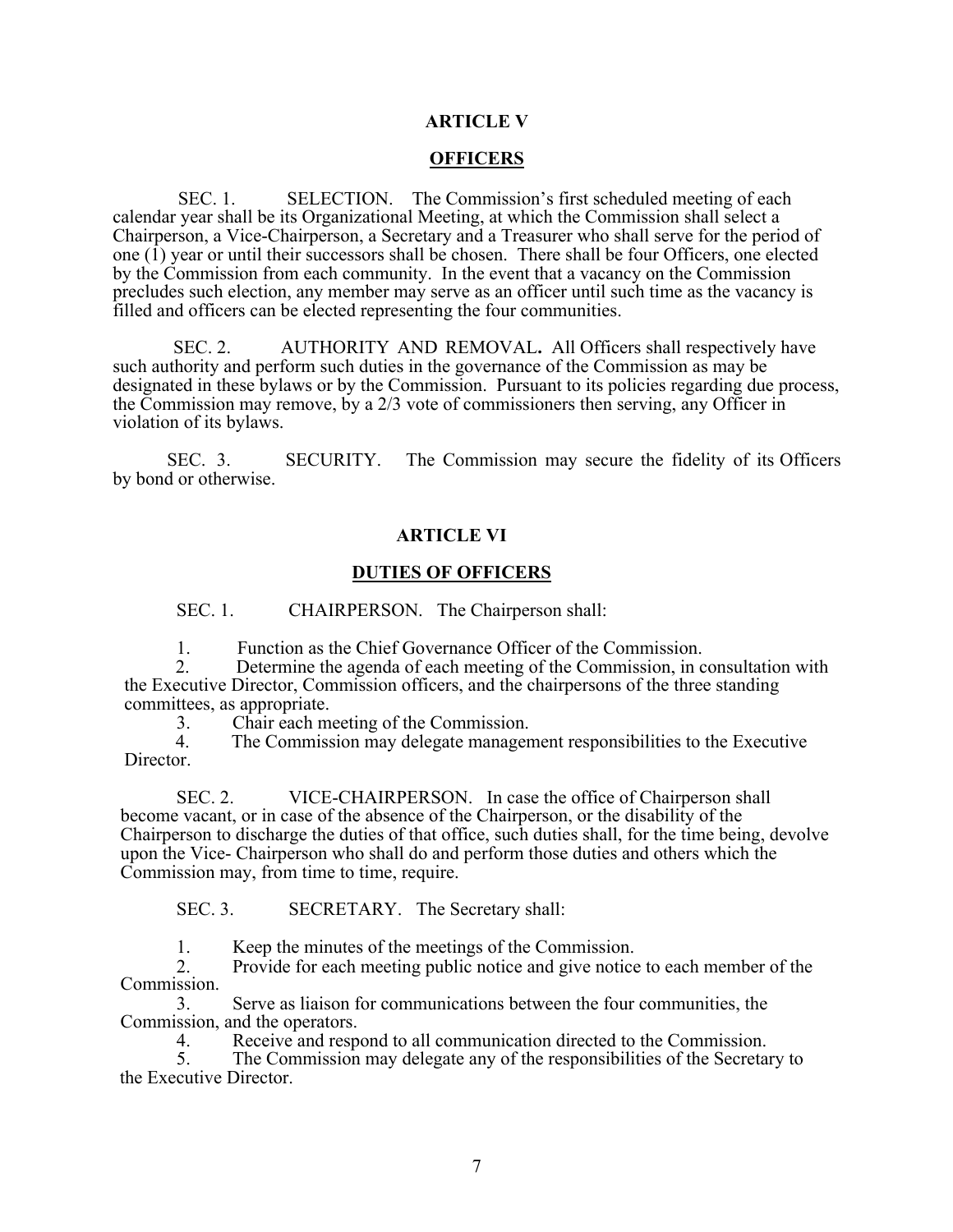SEC. 4. TREASURER. The Treasurer shall:

1. Keep account of all money, funds and property of the Commission, unless otherwise determined by the Commission.

2. Maintain oversight and present such reports to the Commission and Chairperson as may be required, both in regard to the Commission's annual budget and the Cable Joint

3. Cause money to be paid out in accordance with the annual budget of the Commission and the actions of the Commission and the four communities, provided however, that all disbursements shall require the authorization of two of the four officers of the Commission.

4. Prepare, or cause to be prepared, a proposed budget for the expenditure of Cable Joint Venture Funds and other considerations provided by the Operators in order to provide for the operational and administrative costs of the Commission of public-benefit usage of the cable system.

5. The Commission may delegate any of the responsibilities of the Treasurer to the Executive Director

#### **ARTICLE VII**

#### **COMMITTEES**

SEC. 1. STRUCTURE OF COMMITTEES. The Commission may establish both standing committees and select committees. Each standing committee shall have no more than six members, including no more than three members representing West Bloomfield Township and one member representing each of the cities, and each commissioner shall serve as a member of one or two committees. If a community has only one representative, that person may serve as a member of more than two committees. Subsequent to an annual review of committee assignments, the Commission Chairperson shall appoint the chairperson, the vicechairperson, and members of each committee, subject to approval by a majority vote of the Commission. The Commission Chairperson shall also have the authority to remove members from committees, subject to approval by a majority vote of the Commission. Each committee shall establish its meeting schedule and procedures and shall form sub-committees as needed.

SEC. 2. STANDING COMMITTEES. There shall be four standing committees of the Commission.

1. The Commission Operations and Strategic Planning Committee, responsible for

a) contracting and evaluating the services of the Executive Director.

b) the operation of the Commission in accordance with its bylaws, protocols, and state law,

- c) the Commission's vision and mission,
- d) the development and oversight of revenue sources,
- e) relationships with government and community organizations,
- f) assessing local needs and how to meet those needs,
- g) functioning as an information resource and advocate for the Commission,

communities, and residents, locally and through state and national organizations,

- h) franchise agreements with cable providers,
- i) current telecommunications technology and policy,
- j) infrastructure, and<br>k) other matters as may
- other matters as may be directed by the Commission.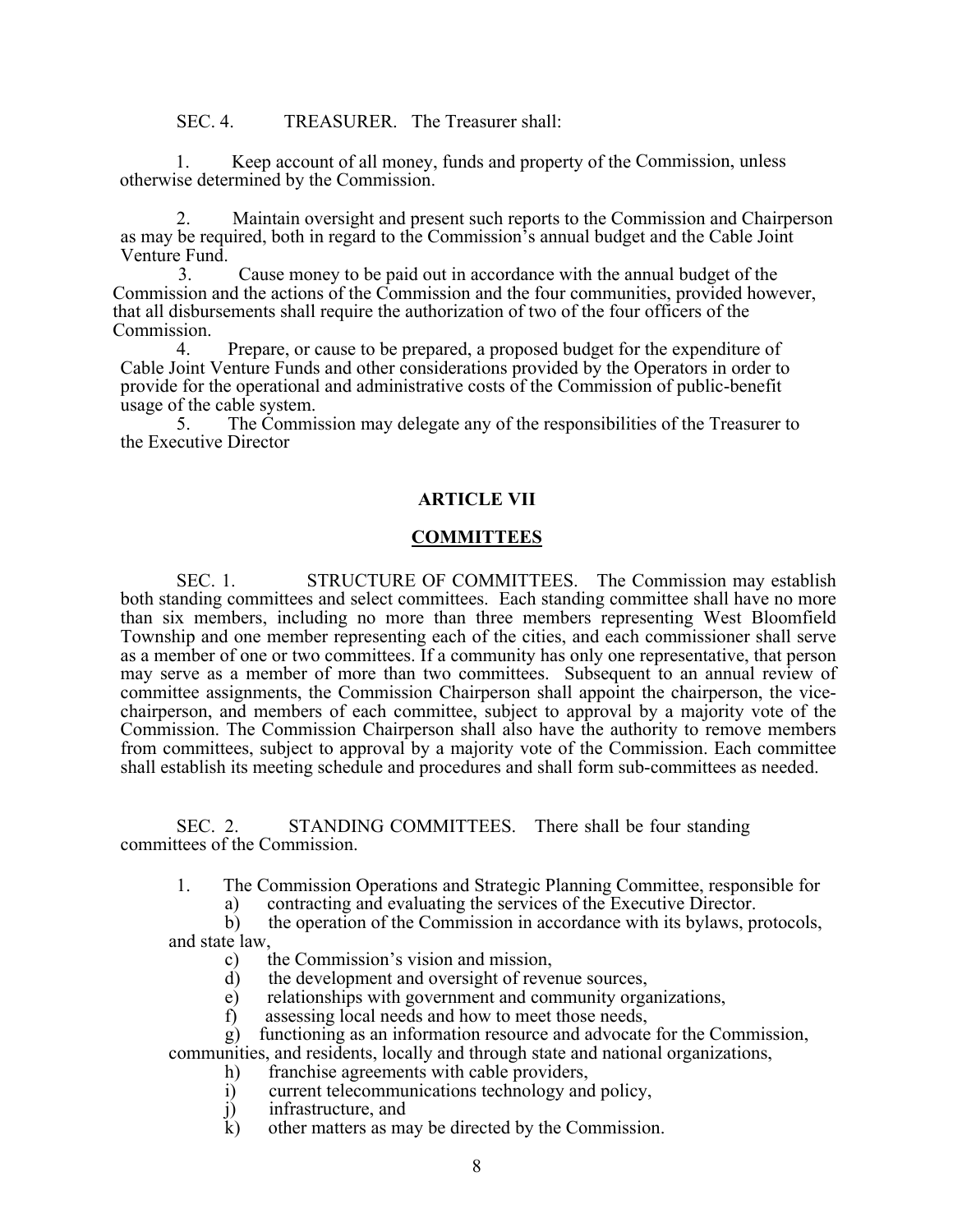2. The Community Programming Committee, responsible for

a) the oversight of the operation of Civic Center TV and Lakes FM, including assessment of programming needs, vision, facility and equipment, policies, program production, daily operation, promotion, and evaluation,

- b) public and educational access and,
- c) other matters as may be directed by the Commission.

3. The Finance Committee, responsible for

- a) preparation and oversight of the annual Cable Commission budget,
- b) oversight of the Cable Joint Venture Fund,<br>c) long term financial oversight, and
- long term financial oversight, and
- d) other matters as may be directed by the Commission.

4. The Executive Committee, consisting of the Officers of the Commission, shall meet at a minimum once per year, responsible for

a) facilitating the Commission's self-assessment<br>b) reviewing committee assignments and recomm

reviewing committee assignments and recommending those assignments as appropriate

SEC. 3. SELECT COMMITTEES. The commission may appoint such select committees as it deems appropriate.

#### **ARTICLE VIII**

#### **AMENDMENT OF BY-LAWS**

SEC. 1. These bylaws may be amended by the affirmative vote of 2/3 of the members. Any such amendment shall be introduced at a Commission meeting and approved at the next Commission meeting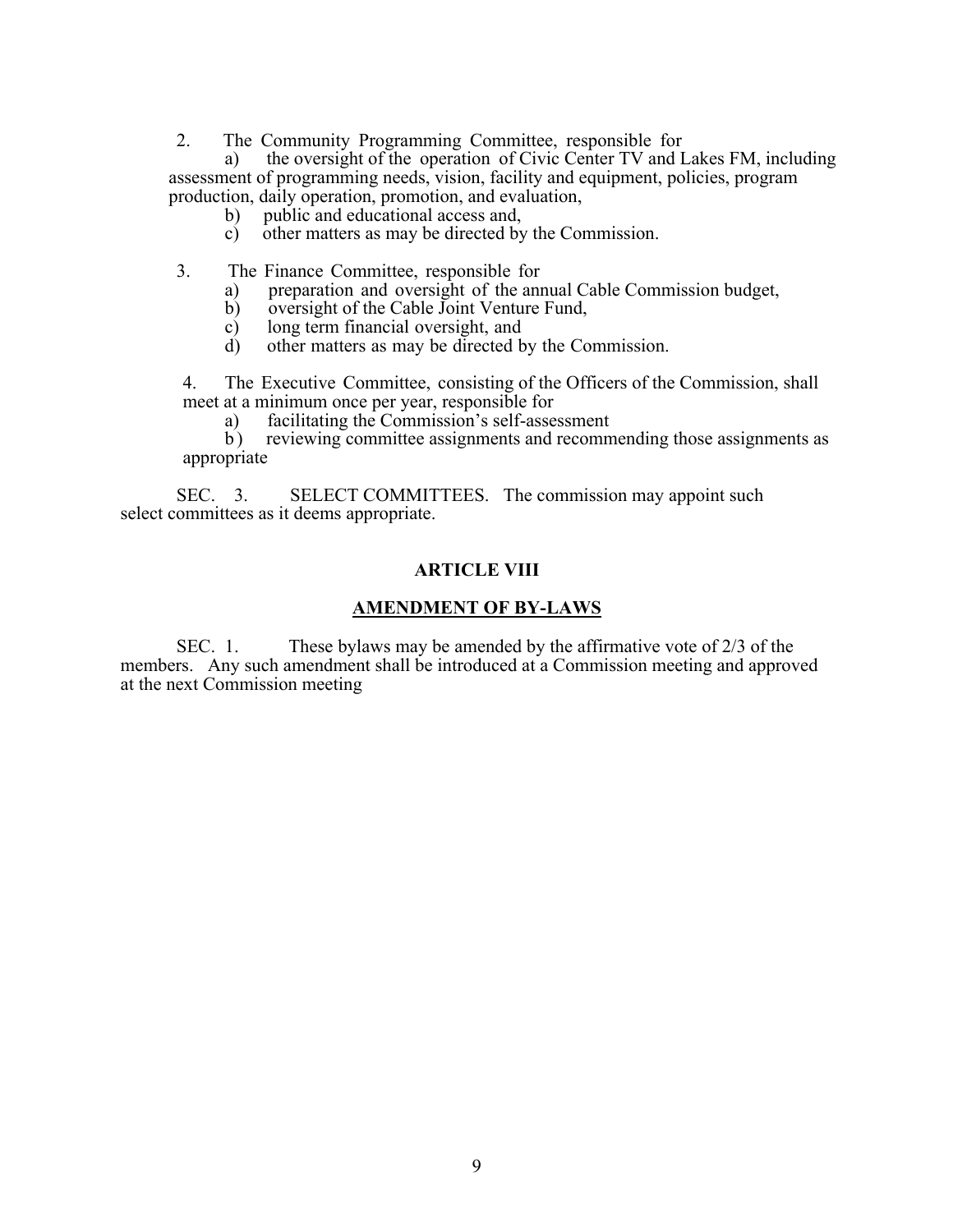## **APPENDIX B**

#### **PROTOCOLS OF THE GREATER WEST BLOOMIELD CABLE COMMUNICATIONS COMMISSION**

#### **A. COMMUNICATION**

- 1) Commissioners shall comply with the requirements of the Open Meetings Act and shall not meet, or communicate electronically, in a quorum, or constructive quorum, for the purpose of deliberating toward or rendering a decision on public policy without meeting the notice requirements of the Act.
- 2) The Chairperson and the Executive Director, not commissioners, communicate with the media.
- 3) Commissioners are expected to respond within 72 hours to all communications provided by email.

#### **B. ATTENDANCE**

- 1) Members are expected to attend Commission and committee meetings unless there are extenuating circumstances.
- 2) Members are expected to communicate absence from Commission and committee meetings in advance to the appropriate chairperson or the Executive Director.
- 3) The Commission will communicate concerns regarding the attendance of any commissioner to that individual.
- 4) If any member shall have been absent from three consecutive meetings of the Commission or four meetings in a calendar year, the Commission shall report that information to the legislative body which appointed that member and may recommend that the appointment be reconsidered.
- 5) Attendance at Commission and committee meetings shall be reported to all commissioners monthly, noting whether each commissioner was PRESENT, ABSENT, or PARTICIPATING (applies only to committee meetings to those taking part via video teleconference or telephone). To be recorded as PARTICIPATING, the commissioner must be connected throughout the entire committee meeting, with the exception of technical difficulties occurring for less than half the meeting. Commissioners may only be noted as PARTICIPATING in three committee meetings per committee assignment each calendar year. If virtual attendance is allowed pursuant to state law or executive order in effect on the date of the meeting, commissioners will be recorded as PRESENT if attending in person or via video teleconference or telephone.

#### **C. PREPARATION**

- 1) Commissioners are provided material in advance of Commission and committee meetings.
- 2) To facilitate complete and thorough responses to any questions or concerns regarding the material provided, commissioners are expected to review that material and communicate any questions to the appropriate chairperson or the Executive Director in advance of the meeting.

#### **D. COMMUNITY EXPECTATIONS**

1) The communities expect that each commissioner will effectively represent residents through regular attendance at Commission and committee meetings, preparation for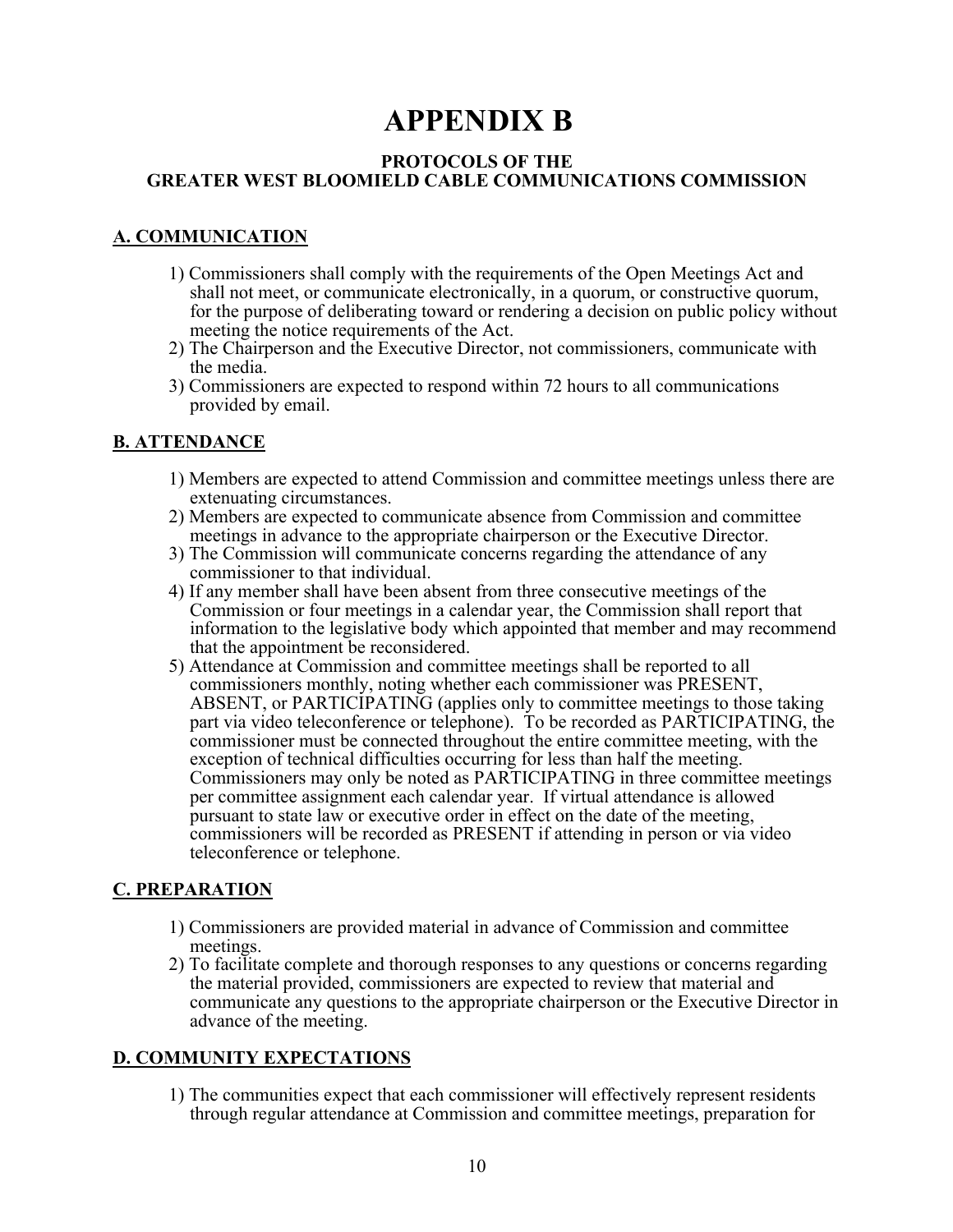those meetings, review of documents and video records of any meetings missed, and reporting to the community regarding Commission issues and initiatives.

- 2) To keep each community and its governing body informed regarding the Commission and its programming resources,
	- each city's representatives will work together to assure attendance at a minimum of six City Council meetings a year
	- the Township's representatives will work together to assure attendance at a minimum of one Township Board meeting each month
	- commissioners will speak during public comment regarding current Cable Commission news and events, always promoting Civic Center TV, WBLD, and civiccentertv.com, with special emphasis on live and on-demand programming, the community calendar, the availability of promotional items such as lawn signs and vehicle decals and magnets, and the role of the Commission as ombudsman for residents in dealing with cable operators
	- while personal attendance is preferred, commissioners may provide information to the governing body in written form
	- if information is provided in writing to the Township, the liaison to the Cable Commission is requested to read that communication into the record
	- Township representatives will also emphasize simulcasts of Township Board meetings
	- bullet points for each of these presentations to be provided by the Executive Director, updated on a weekly basis
- 3) The communities expect that each commissioner will comply with all applicable ethics policies.

#### **F. EDUCATION**

- 1) Commissioners are expected to take advantage of all opportunities, including those provided by the Commission, to acquire knowledge and understanding of telecommunications technology and policy, the cable television industry, state and federal regulation, and significant issues in the local communities.
- 2) Commissioners are expected to be fully aware of the provisions of the Michigan Open Meetings Act and the Bylaws of the Greater West Bloomfield Cable Communications Commission.
- 3) Funding for professional development pertaining directly to any of the topics listed above is available from the Commission, either through advance registration or reimbursement, upon approval by the Chairperson based on consideration of available funding and the applicability of the information to be acquired to the commissioner's responsibilities to the Commission and the community as defined by these protocols. Such reimbursement shall be limited to the costs of registration, reasonable lodging and transportation, and non-provided meals at the per diem rate as currently specified by the federal government. Commissioners availing themselves of these professional development opportunities shall provide a written and oral report to the Commission.

#### **F. RECOGNITION**

- 1) The Greater West Bloomfield Cable Communications Commission may from time to time decide to recognize those who have assisted the Commission on a volunteer basis in fulfilling its mission in the areas of programming, finance, governance, and advocacy on behalf of residents and the communities to create public engagement and an informed, involved community.
- 2) This recognition may be in any number of forms, including a physical recognition (plaque, sign, framed letter or certificate), a resolution, or the sponsorship of an event or naming of a physical facility in honor of the person(s) being recognized. Any cost of such recognition must be privately funded.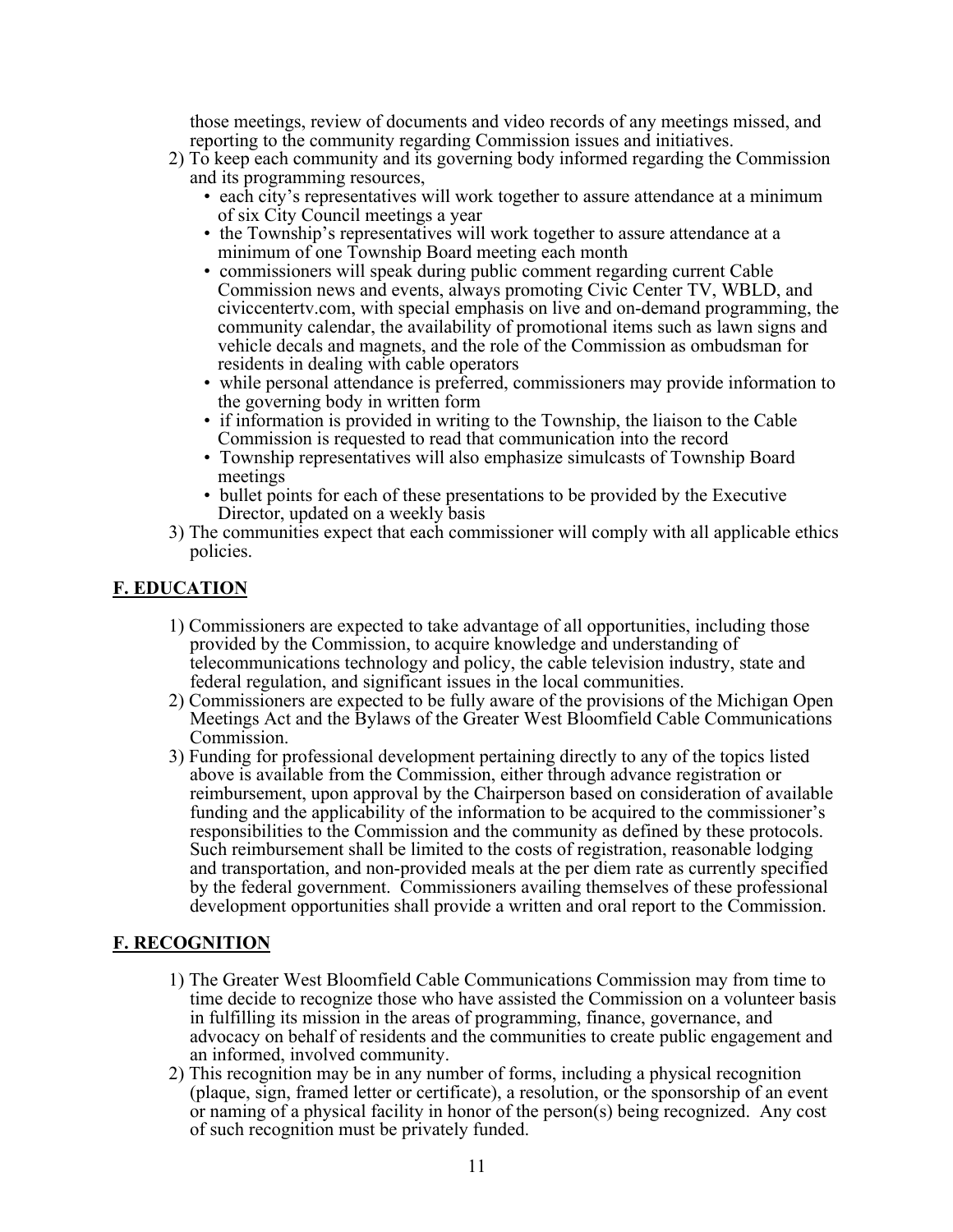### **G. ENGAGEMENT OF SKILLED VOLUNTEERS**

1) The Commission may choose to engage skilled volunteers to assist/support the implementation of the Commission's mission.